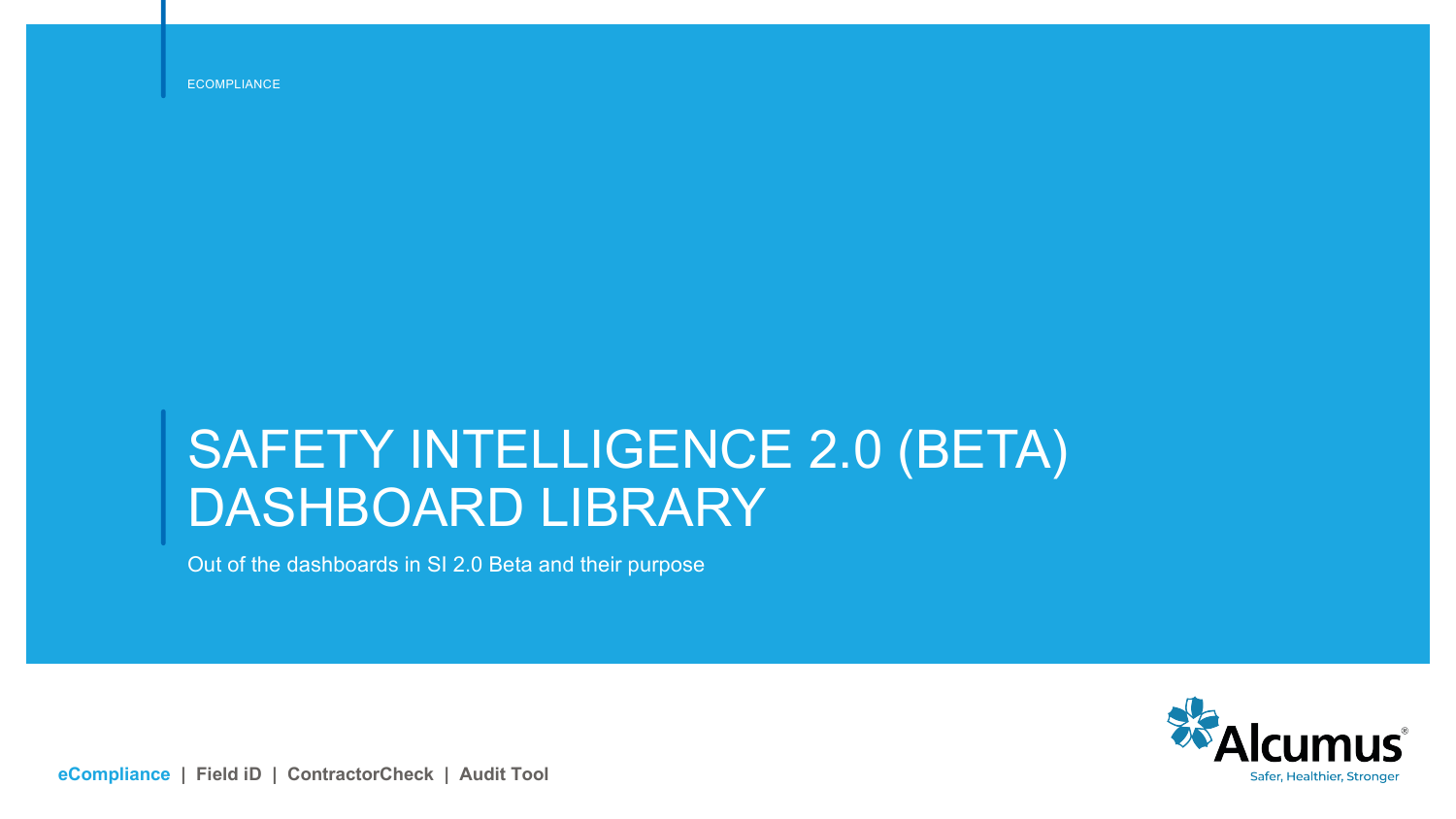# Safety Intelligence 2.0 (Beta)

Safety Intelligence 2.0 (Beta) is our new and improved reporting engine. View your safety metrics across your organization and drill down to the specific information you need to assess and improve your safety culture.

What's in Safety Intelligence 2.0 (Beta)

- Standard out of the box dashboards to view your safety metrics
- Create dashboards
- Filter dashboards by site and multiple other options
- Schedule dashboards based on trigger and events
- Favourite dashboards
- Download dashboards
- Improved look and feel
- Improved performance
- And more …

We look forward to your detailed feedback as you test this product. Our team may reach out to you for specific feedback and to share further enhancements.

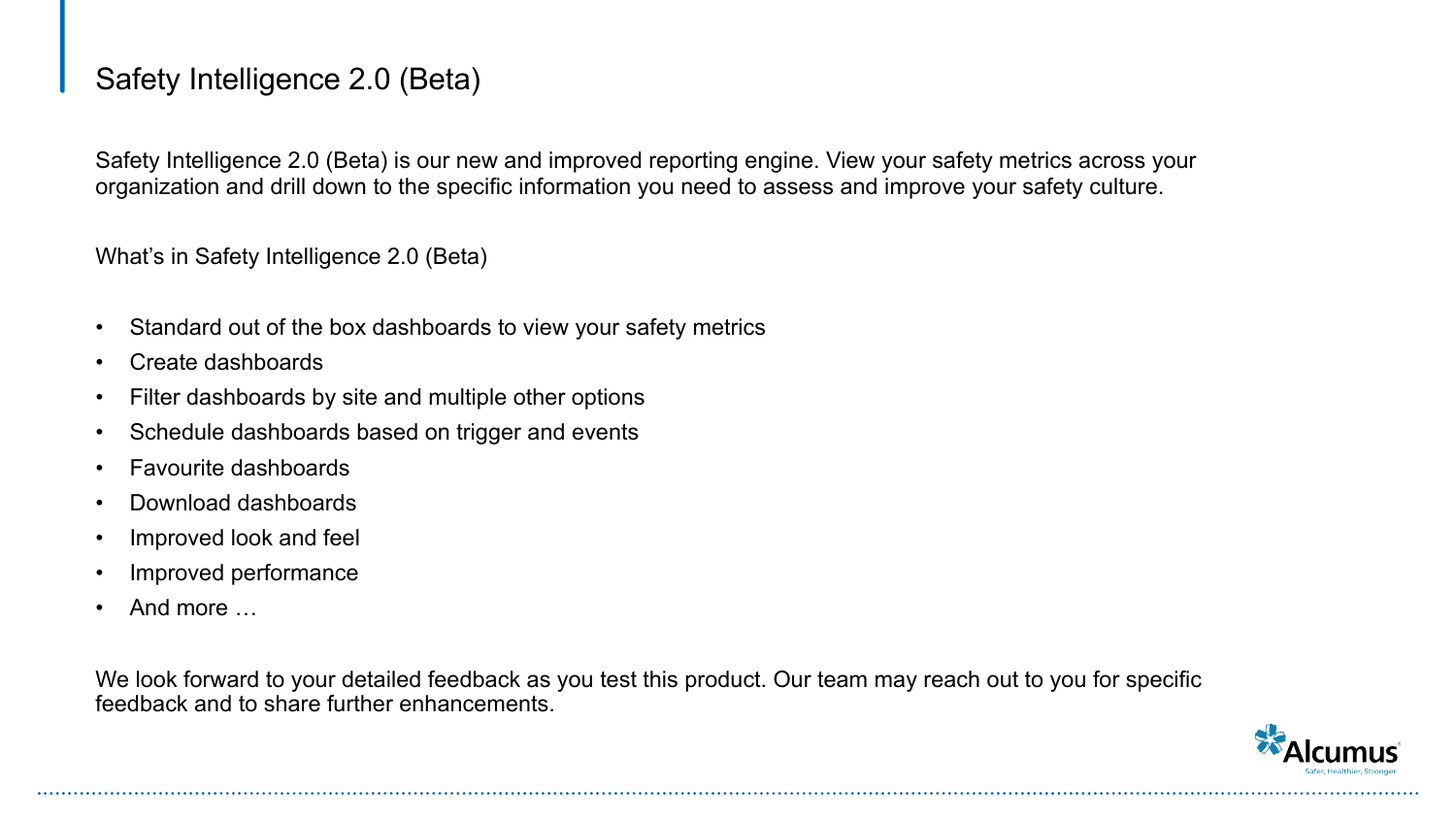HERE ARE SOME OF THE OUT OF THE BOX DASHBOARDS THAT SAFETY INTELLIGENCE 2.0 (BETA) HAS TO OFFER

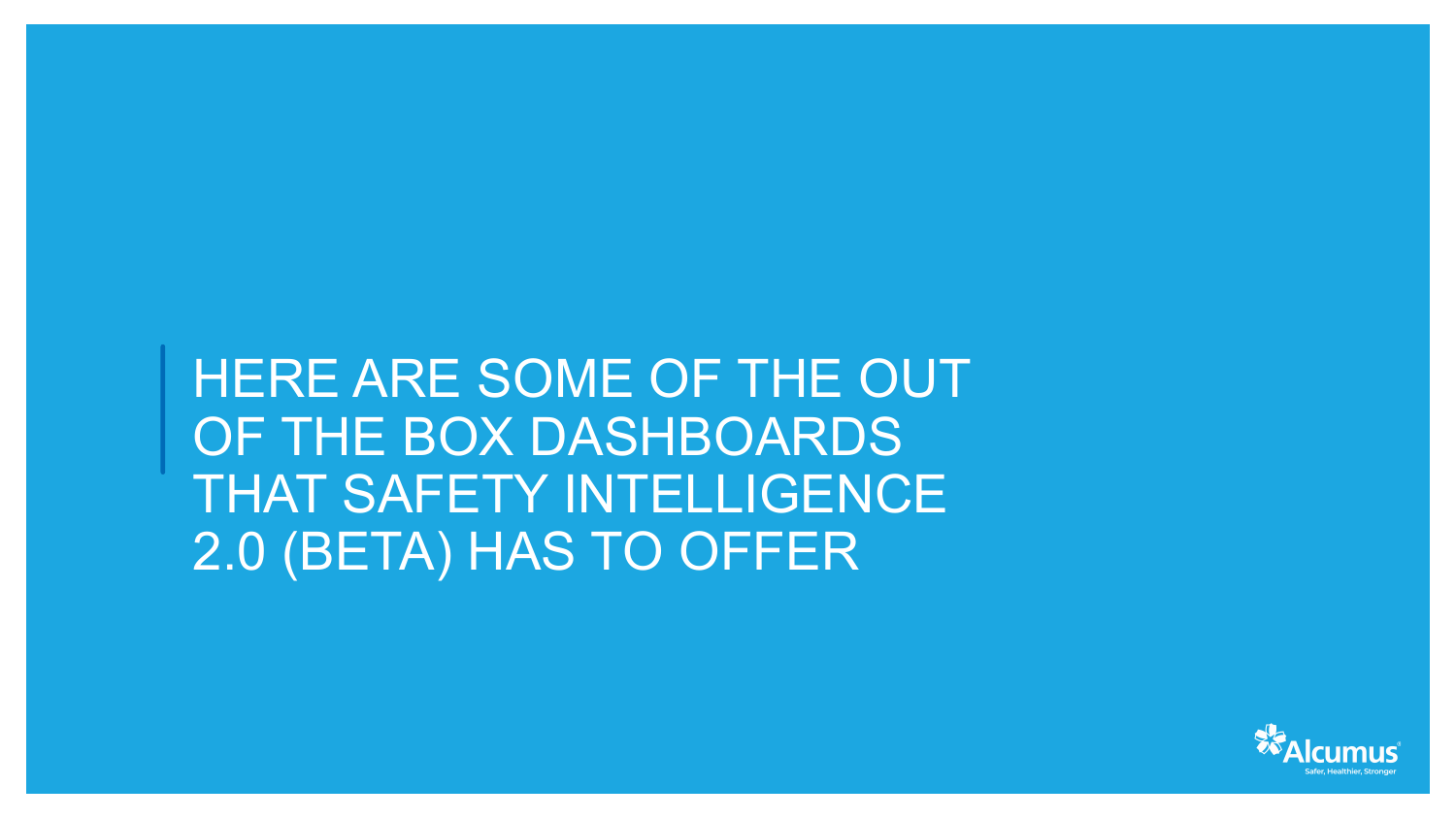### Forms Overview

This dashboard shows an overview of the total number of forms that have been completed at your organization. Filter this dashboard by site(s), form status, form type, form name, and more for additional information.

#### View:

- Breakdown of form types
- Total number of forms
- Forms by date
- Forms by creator
- Forms by site
- Form details across sites
- And more…

#### You can access each specific form from the dashboard.

# Training Overview

This dashboard shows a high-level overview of the training completion status of all employees at your organization. Filter this dashboard by site(s), course, job profile, employee, and more for additional information.

- Certification by status
- Top 10 most expired or missing courses
- Certification by job profile and status
- Number of employees with expired or missing courses
- Number of courses expired in the last 30 days
- Training details across site(s)
- And more…

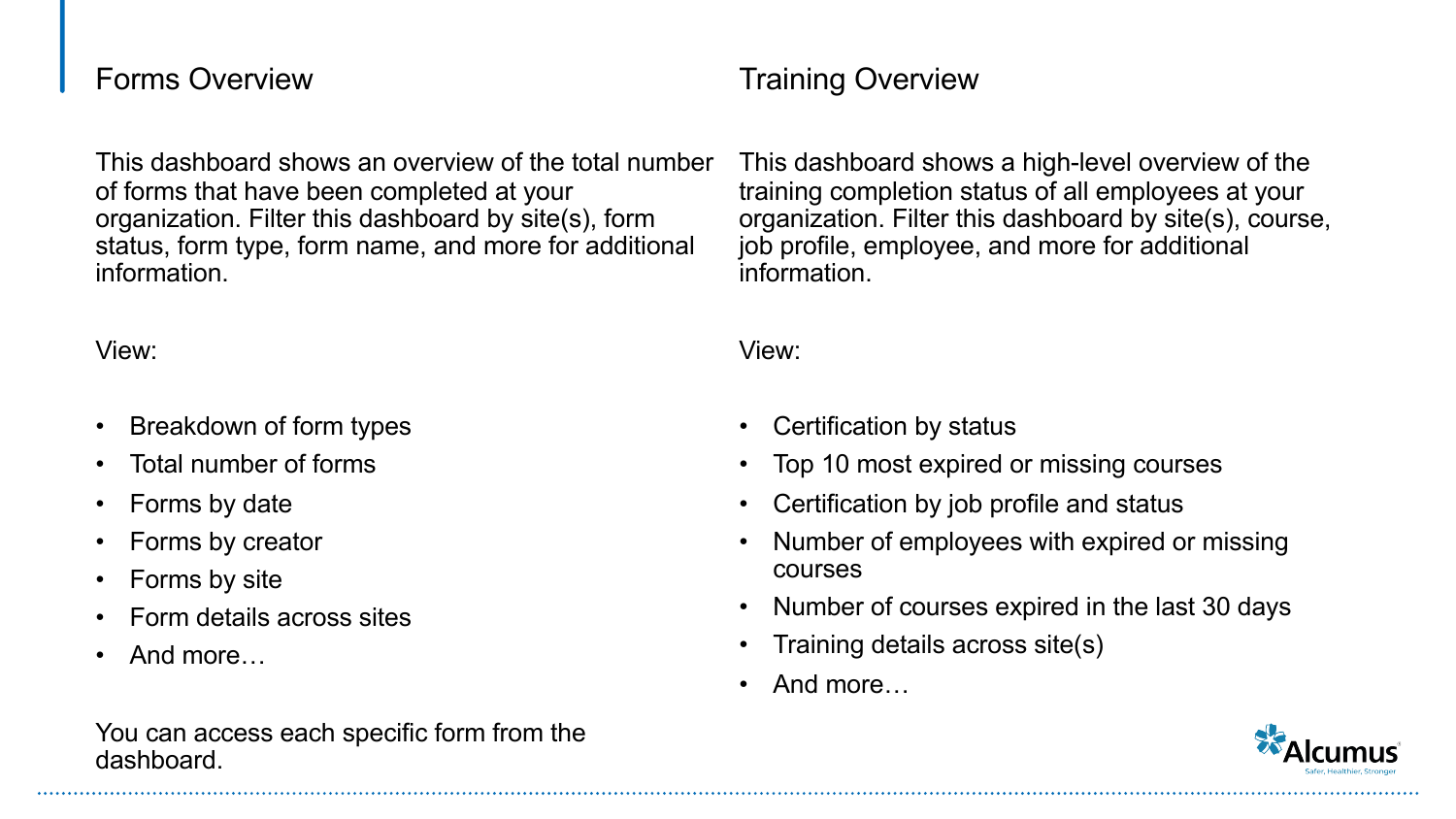### Deficiencies Overview

This dashboard shows the number of deficiencies identified in any form at your organization. Filter this dashboard by site(s), prepared by, date created, form type, form status, and more for additional information.

View deficiencies by:

- Form
- Date
- **Employees**
- **Site**
- Question
- And more

# Count Activity

This dashboard shows an overview of the total number of activities across your organization. View forms, action items, meetings and more by site. Filter this dashboard for additional information.

- Forms by site
- Action items by site
- Meetings by site
- And more…

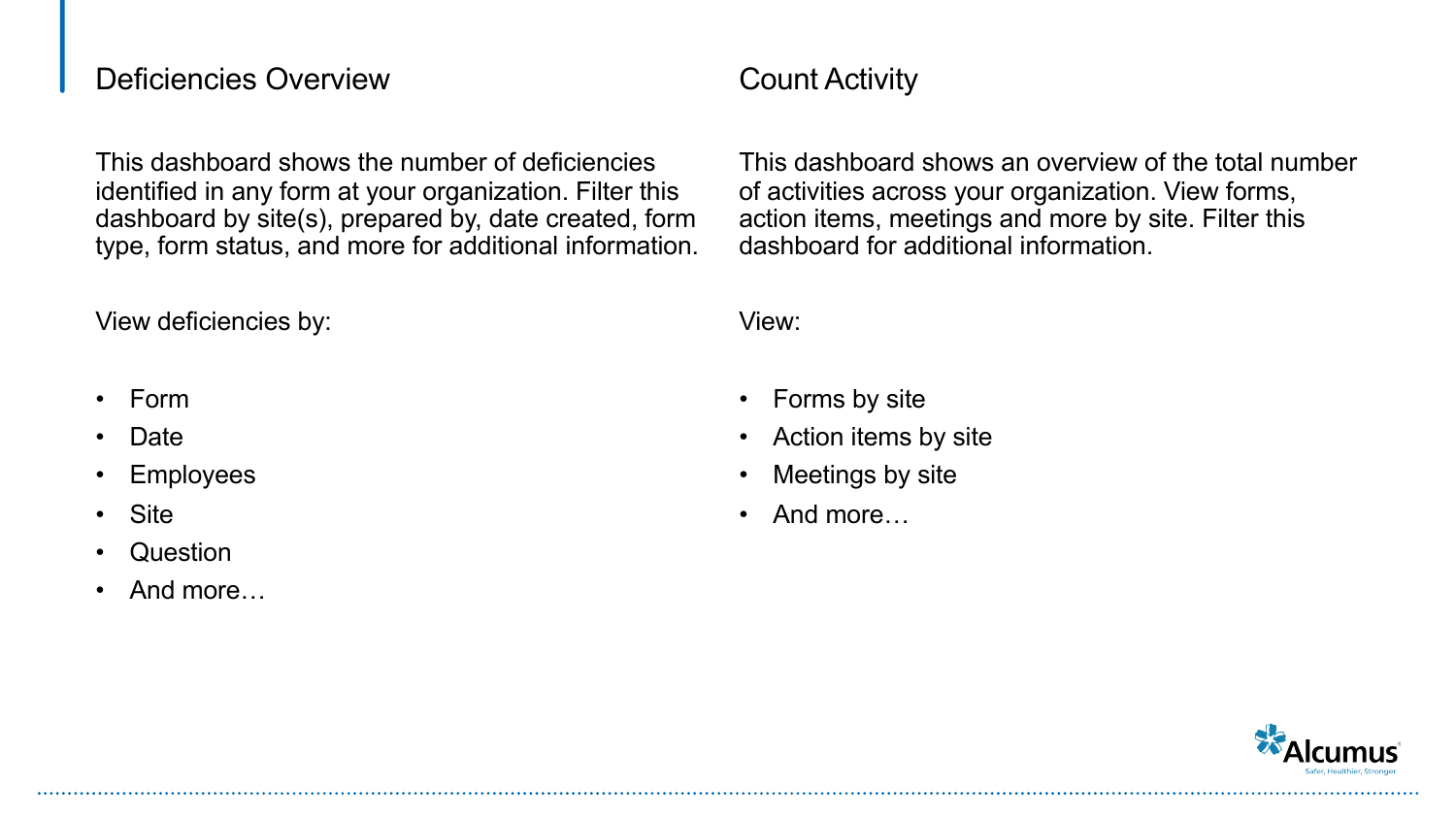### Action Items Overview

This dashboard shows an overview of the action items at your organization. Filter this dashboard by site(s), due date, status, and more to for additional information.

View:

- Total action items by site(s)
- Action items by state
- Action items by completion status
- Action items by assignee
- Action items by due date
- Action items by creator
- Action item by priority ranking
- Action item details
- And more…

# Action Items Due

This dashboard shows an overview of the overdue action items at your organization. Filter this dashboard by site(s), completion status, state, origin, or form for additional information.

- Action items due this month or before
- Overdue action items by priority
- And more…

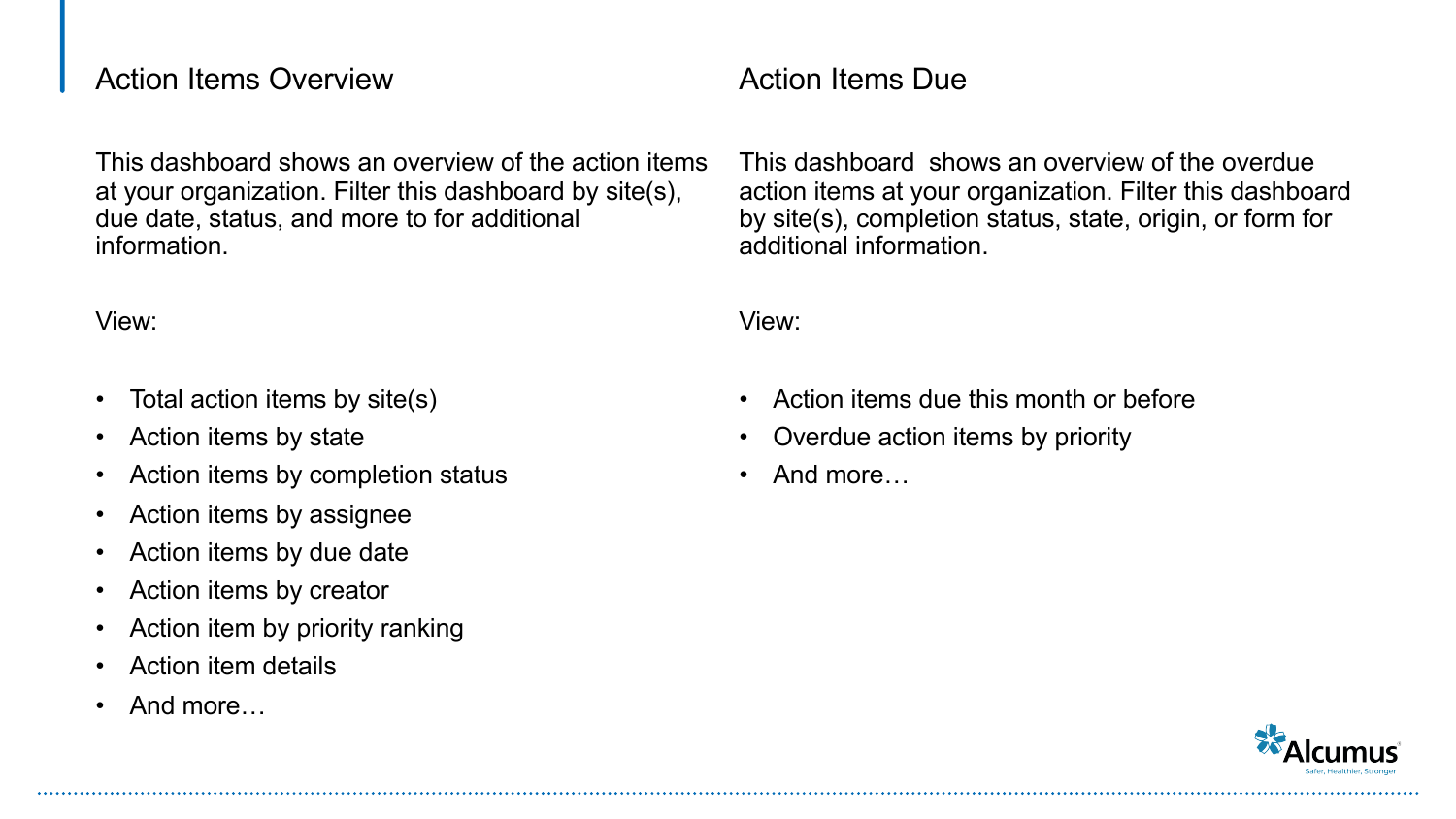## All Action Items

This dashboard provides details on all action items at your organization. Filter this dashboard by site(s), due date, creation date, creator, priority ranking and more for additional information.

#### View:

- Action item ID
- Date created
- **Site**
- **Origin**
- Form title
- **Priority**
- Current status
- And more…

## Action Items – Overview Ratios

This dashboard gives gives an overview the percentage of actions items that are overdue, with additional details, at your organization. Filter this dashboard by site(s), current state, priority ranking, origin, form, and more for additional information.

- Action item status by type
- Overdue ratios by site
- Action item completion status
- Percentage of forms not started
- Percentage of forms pending acceptance
- And more…